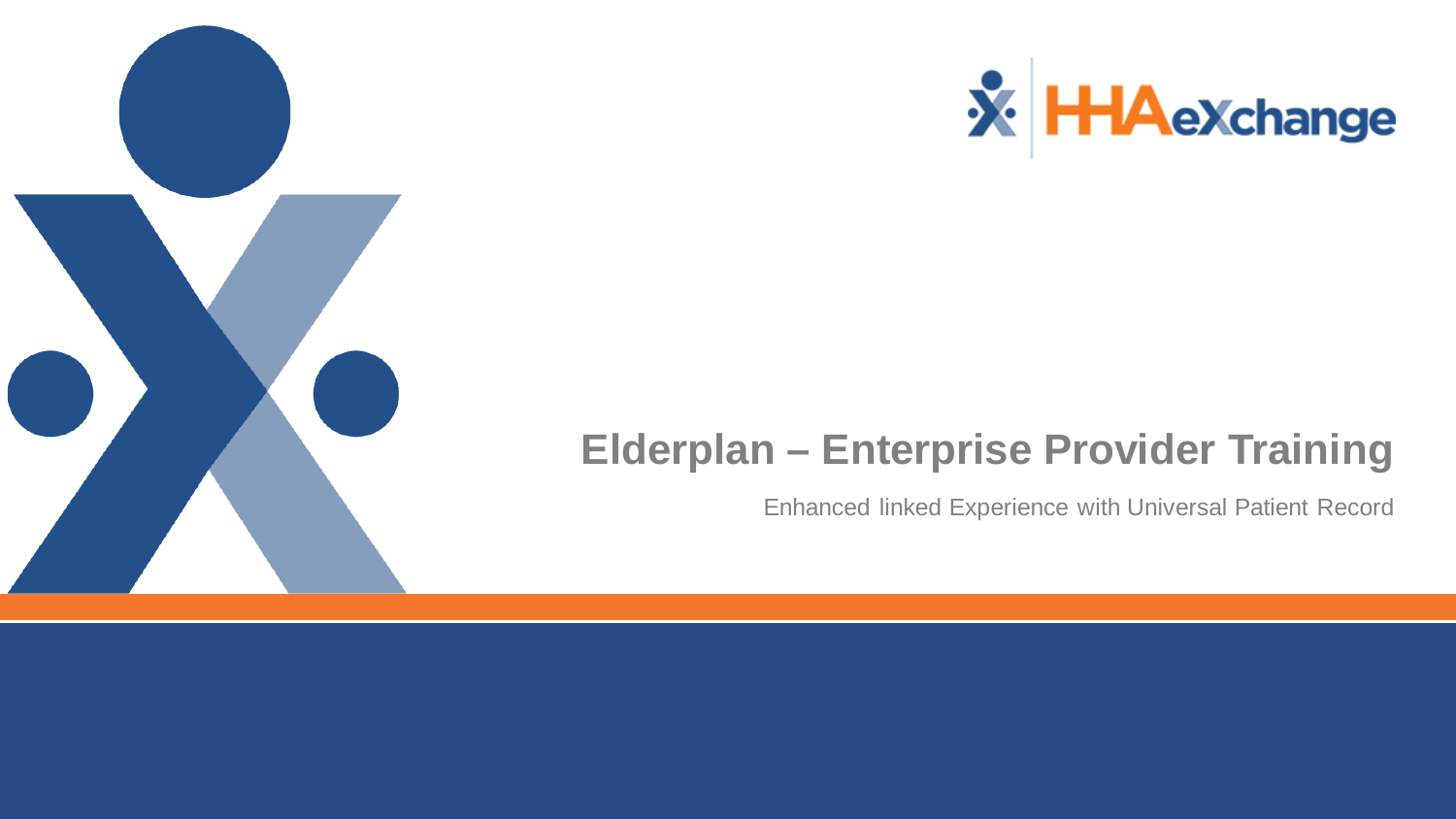## **Elderplan – Provider Information Session**

- Elderplan has partnered with HHAeXchange to implement the Professional Platform and Linked Contract Functionality by November 8th,2020
- As part of this partnership, Elderplan and all Providers within their network will be implemented on a new and improved linked ecosystem: the **Universal Patient Record**. The "UPR" experience vastly improves upon core workflows including (but not limited to) patient management, communications, authorization management, and payment integrity.
- This partnership will also prepare Elderplan for the 21st Cures Act and EVV compliance.
- HHeXchange is fully committed to your success as an agency within this ecosystem. With that in mind, we have made several enhancements that allow for more flexibility and ease of use with linked payers



1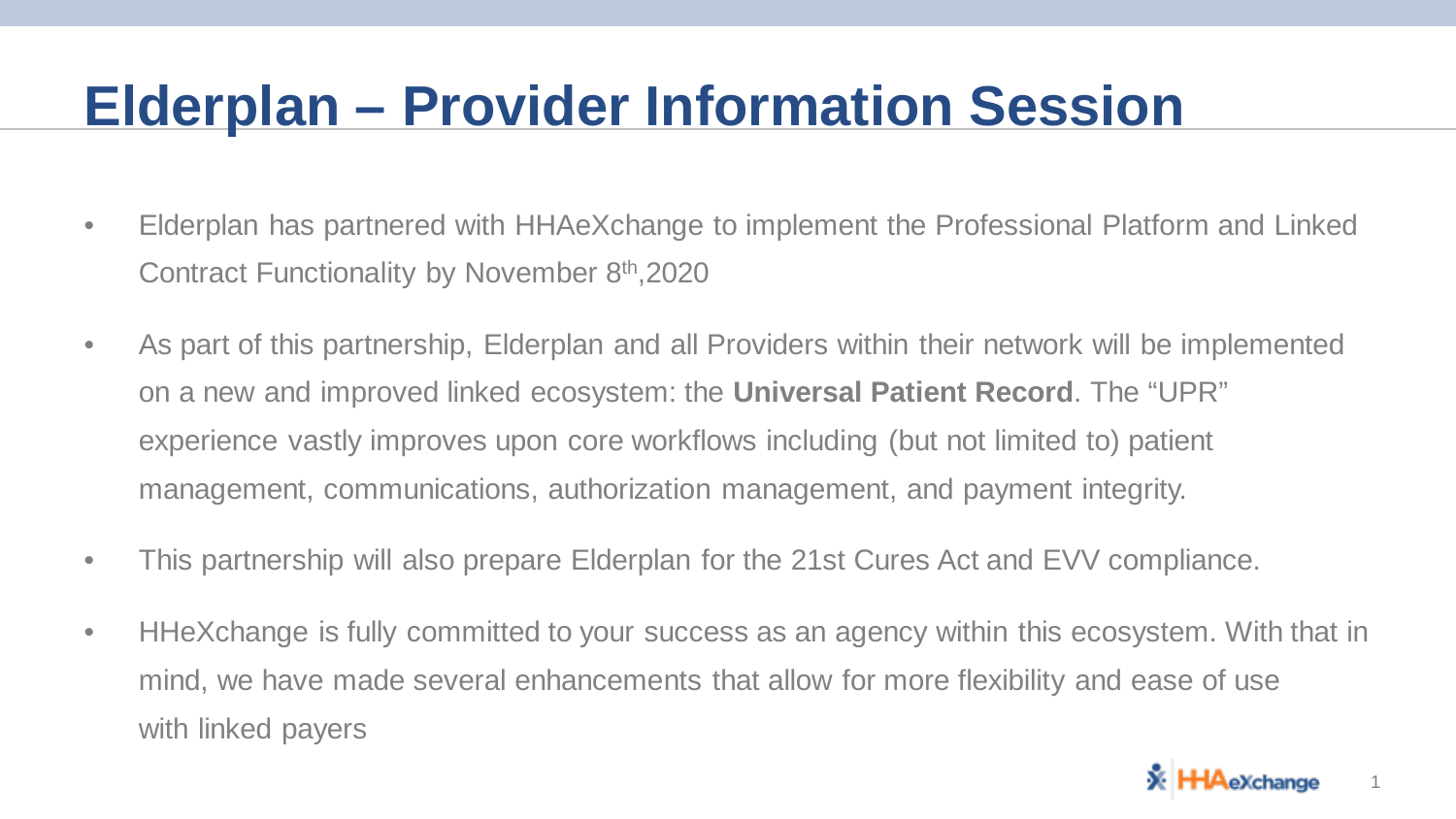### **Patient Placement**

### **Linked Contract Workflows**

#### **Placement Received**

• Providers may review pending placements on the Home module > Linked Communications tab.

#### **Reviewing Placement Details**

• Placement details include information basic demographic information, special requests, and authorizations.

#### **Accepting/Denying Placements**

- Providers may accept, deny, or request more time to make a decision regarding the placement.
- Placement may also be sent as "Confirmed" or to an "Unspecified" Office.

#### **Patient Profile Creation**

• A new Linked Patient profile is made available for the Provider to schedule service.

#### **Reviewing Daily Placement Info**

• Providers may review daily placement info on the Pending Placement Queue.

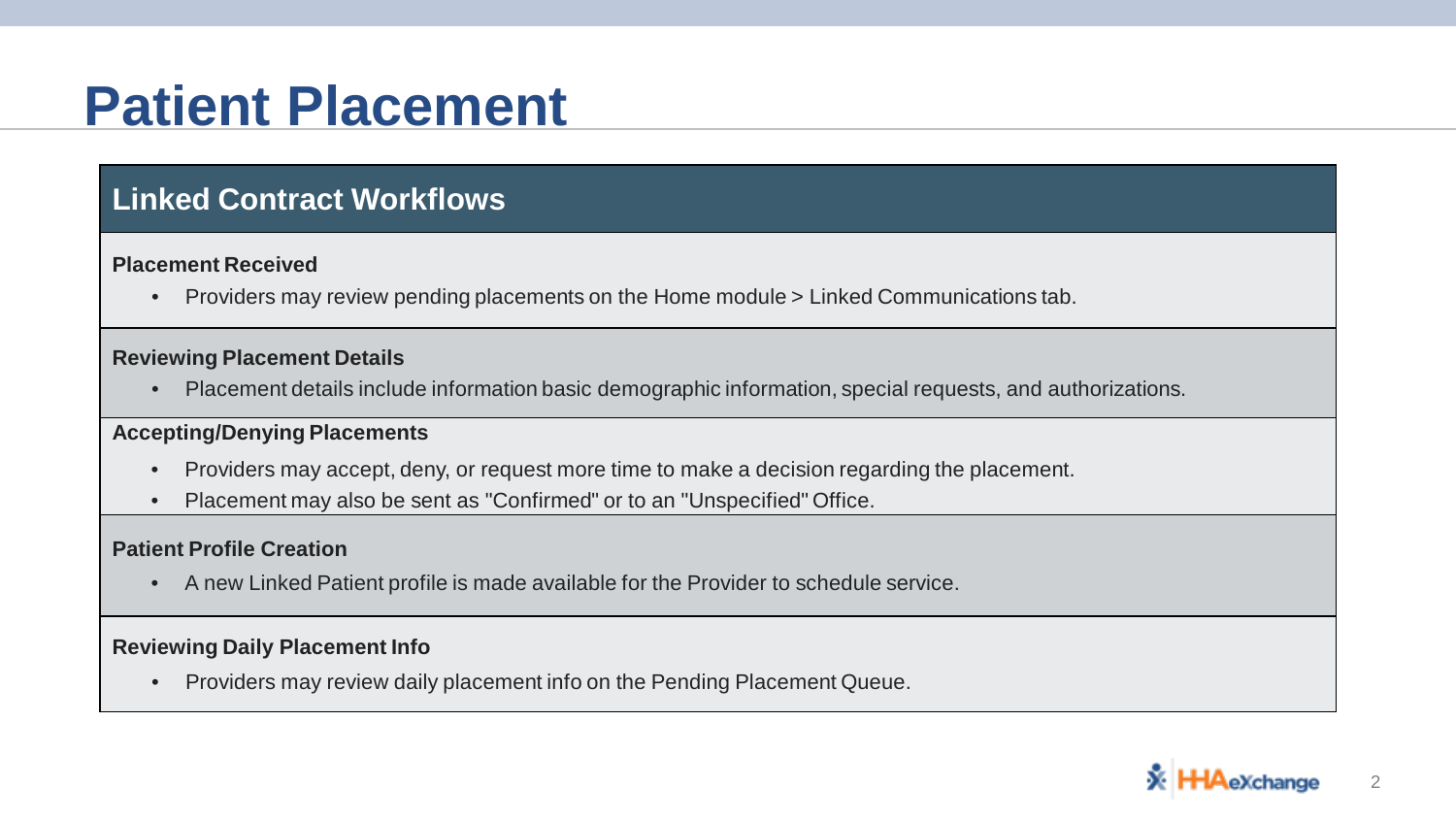### **Patient Placement**

### **Elderplan Enhanced UPR Contract Workflows**

#### **Placement Received**

• Providers will continue to review pending placements on the Home module > Linked Communications tab.

#### **Reviewing Placement Details**

• Placement details include information basic demographic information and authorizations.

#### **Accepting/Denying Placements**

- Master Week schedules set on the Patient Profile post-placement.
- Providers may accept, deny, or request more time to make a decision regarding the placement.
- Placements may also be sent as "Confirmed" or to an "Unspecified" Office.

#### **Patient Profile Creation**

- A new Contract for the associated Payer is automatically assigned (whether Accepted by the Provider or sent as a Confirmed placement.
- Any demographic data/patient authorizations entered by the Payer used to populate Internal record.

#### **Reviewing Daily Placement Info**

• Providers will continue to review daily placement info on the Pending Placement Queue.

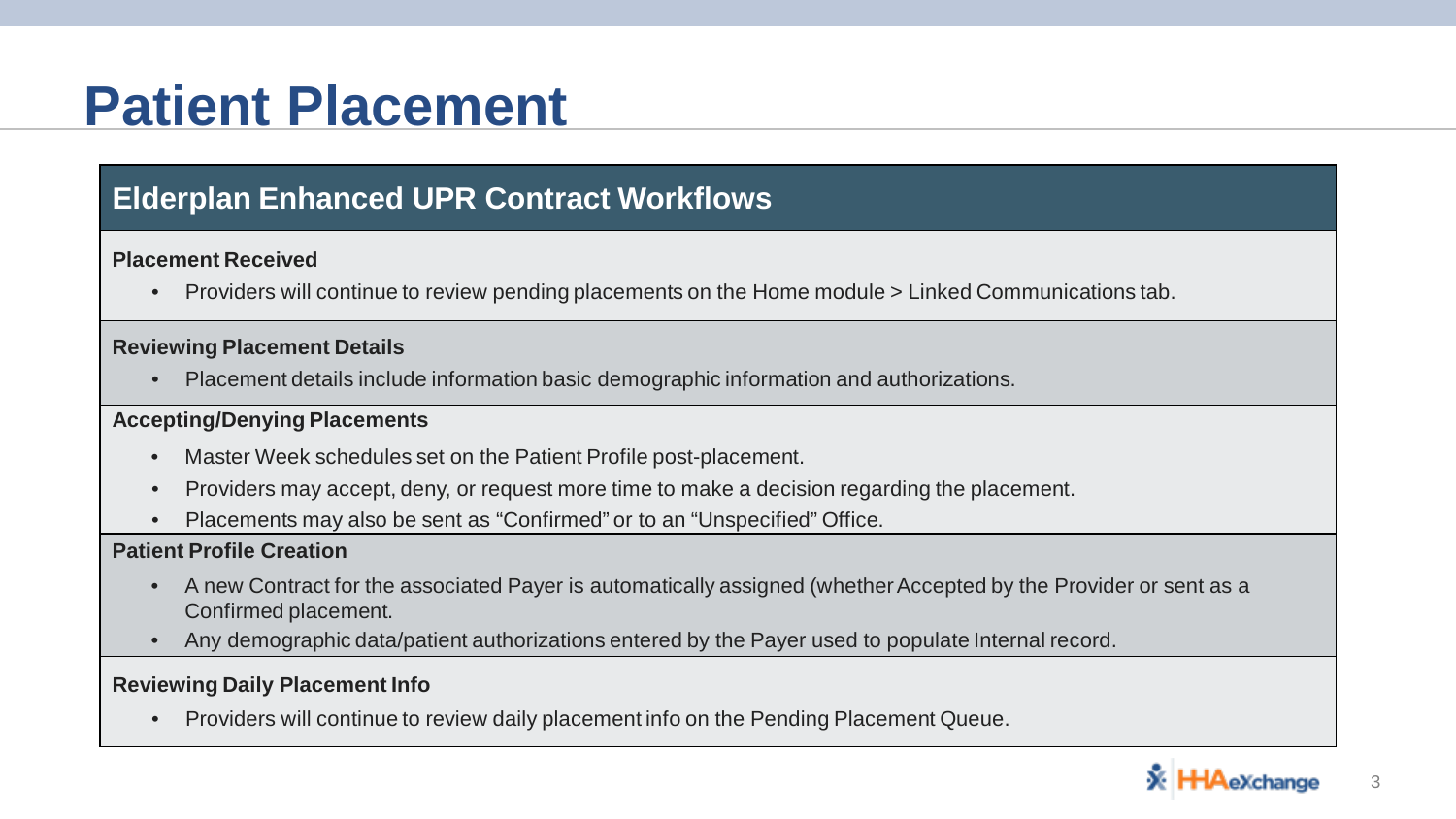### **Patient Management**

### **Linked Contract Workflows**

#### **Demographic Management**

• Providers restricted from editing demographics unless permitted to by Payer.

#### **Authorization Management**

• Providers must wait for Payers to send authorizations. In leu of a true authorization, Providers may create an Internal Patient record for the patient, assign a Internal version of the Payer Contract, and create an Authorization for scheduling/payroll purposes.

#### **Patient Status Management**

• Patient status is controlled by the Payer.

#### **Duplicate Records Management**

• If two (or more) records exist for the same Patient, the "Other Placements" feature allows Providers to link the records together so they may easily jump between profiles. Consolidation of multiple records related to a single patient must be done manually.

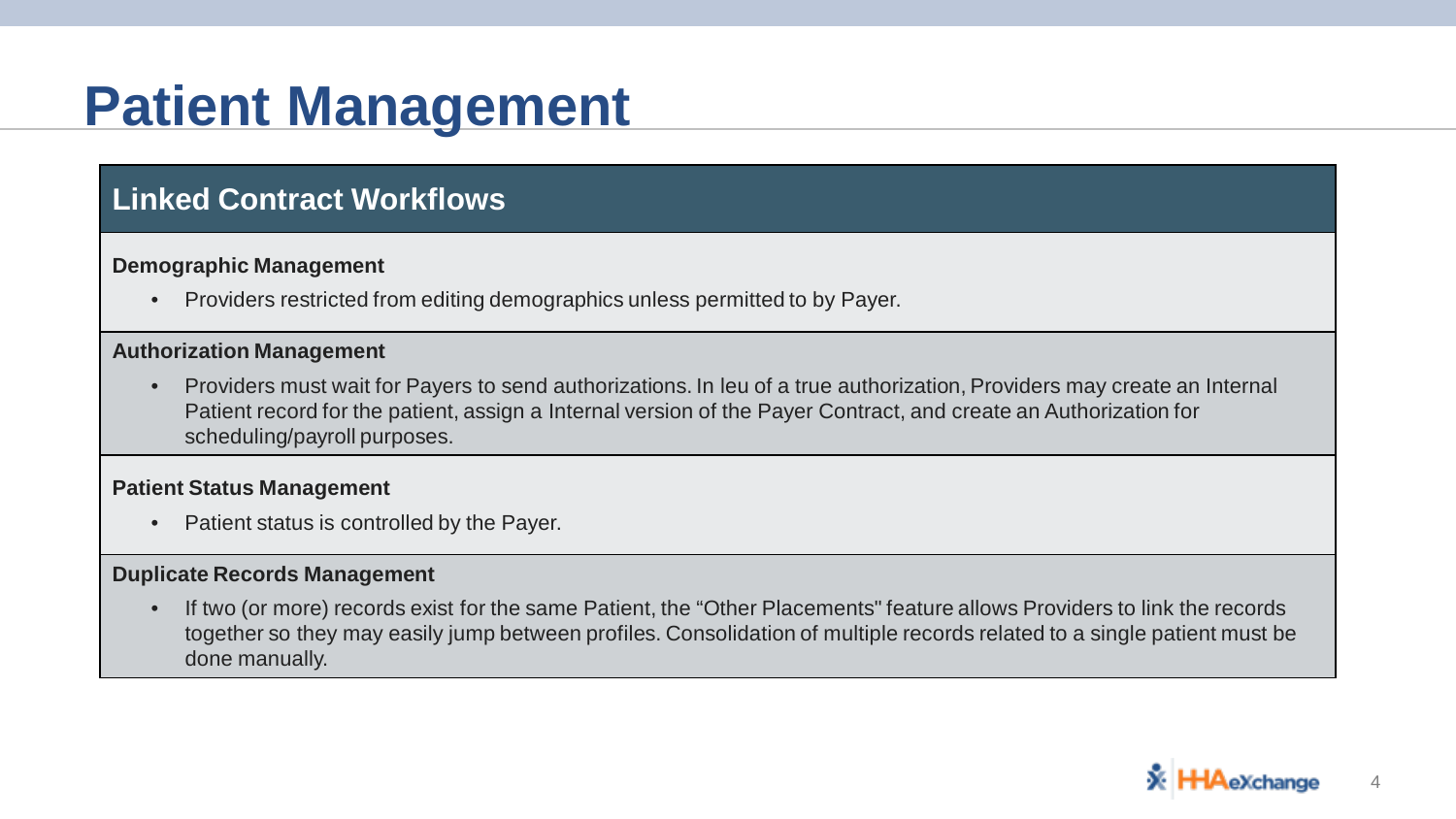### **Patient Management**

### **Elderplan Enhanced UPR Workflows**

#### **Demographic Management**

• Provider has control over patient demographic information. This includes (but is not limited to) Patient Name, Address, DOB, and Medicaid ID.

#### **Authorization Management**

• Provider may create a TEMP authorization for Payer Contracts for the patient to schedule/pay caregivers for service. When the Payer authorization is received, the TEMP auth may be removed.

#### **Patient Status Management**

• Provider can update the status of the Patient to On Hold, Hospitalized, or Discharged.

#### **Duplicate Records Management**

• If two (or more) records exist for the same Patient, the "Merge" feature may be used to reconcile said records (Visit info, Invoices, demographics, etc.).

#### **Contract Management**

• Providers may edit the Service Start Date and Discharge Dates for Payer Contracts. Additionally, they may add Payer Contracts manually to Internal records.



5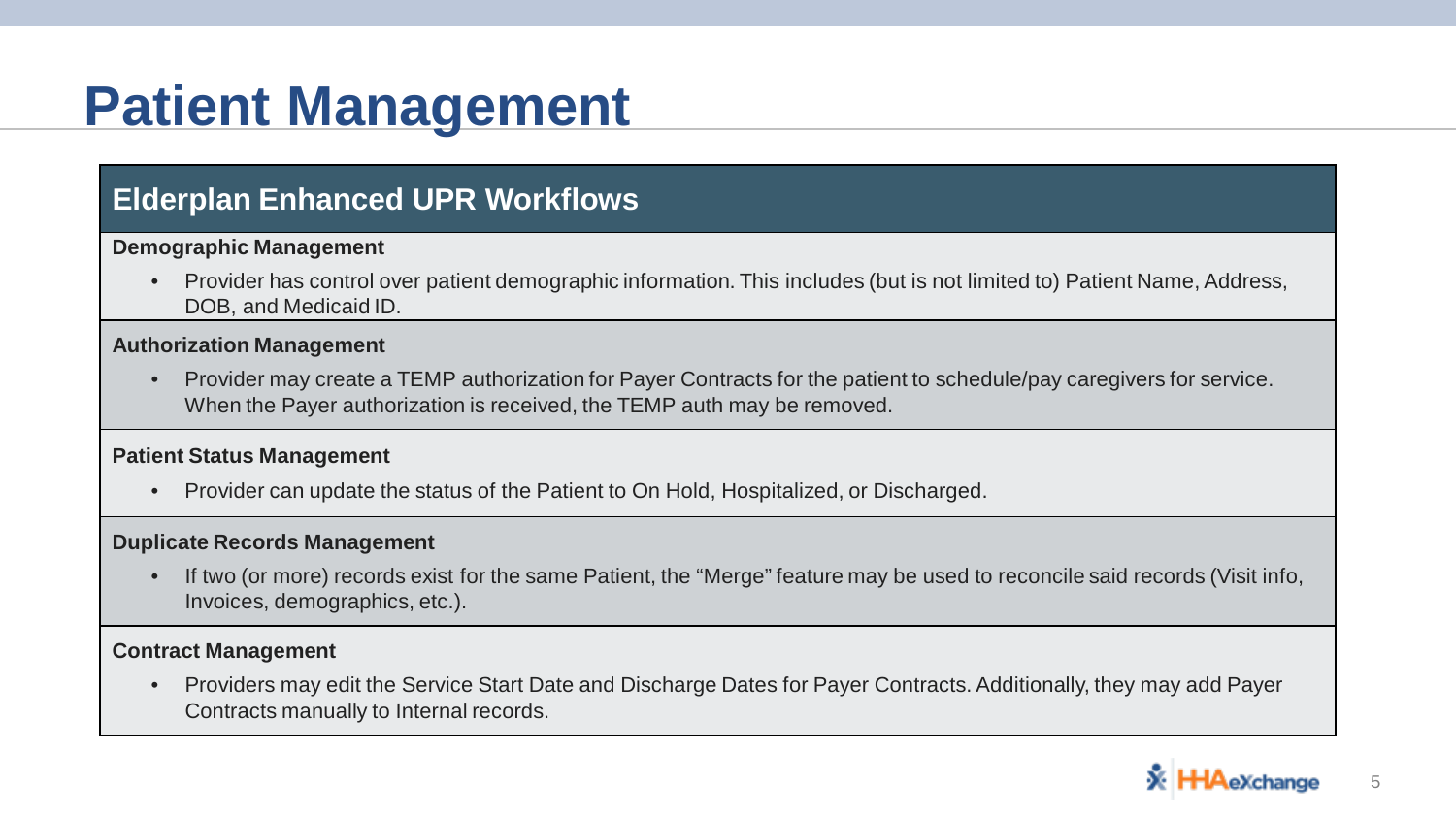## **Contract Management**

### **Linked Contract Workflows**

#### **Billing Rates Management**

- Providers may edit billing rates if permitted by the associated Payer.
- Providers may add non-billable rates.

#### **Billing/Collections Management**

- Providers may configure general billing/collections setup (including Billing Reference Person, Invoice Type, etc).
- Provider may setup Automated Collection Notes.

#### **Scheduling/Confirmation Management**

• Provider has access to a limited number of workflow options related to visit scheduling and confirmation.

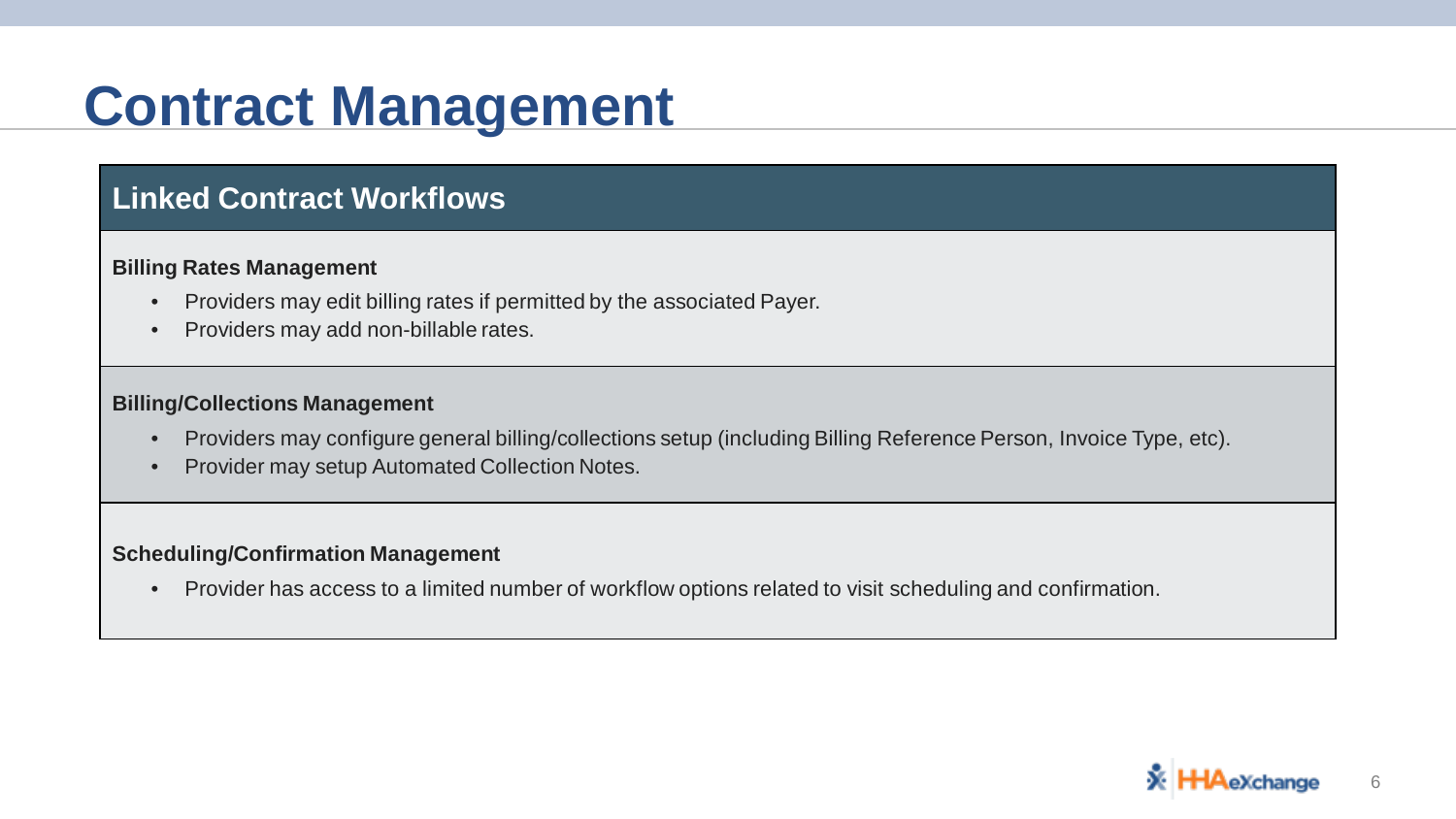## **Contract Management**

### **Elderplan Enhanced UPR Workflows**

#### **Billing Rates Management**

- Providers may edit billing rates if permitted by the associated Payer.
- Providers may add non-billable rates.

#### **Billing/Collections Management**

- Providers has access to a greater number of general billing/collections setup configurations including (but not limited to) Time Filing Limit, Invoice Organization, and Default Internal Collection Representative.
- Provider may setup Automated Collection Notes.

#### **Scheduling/Confirmation Management**

• Provider has access to a greater number of workflow options related to visit scheduling and confirmation including (but not limited to) requiring clinical documentation for skilled visits, requiring specific fields when editing visits, and validating visit confirmation matches duty minutes.

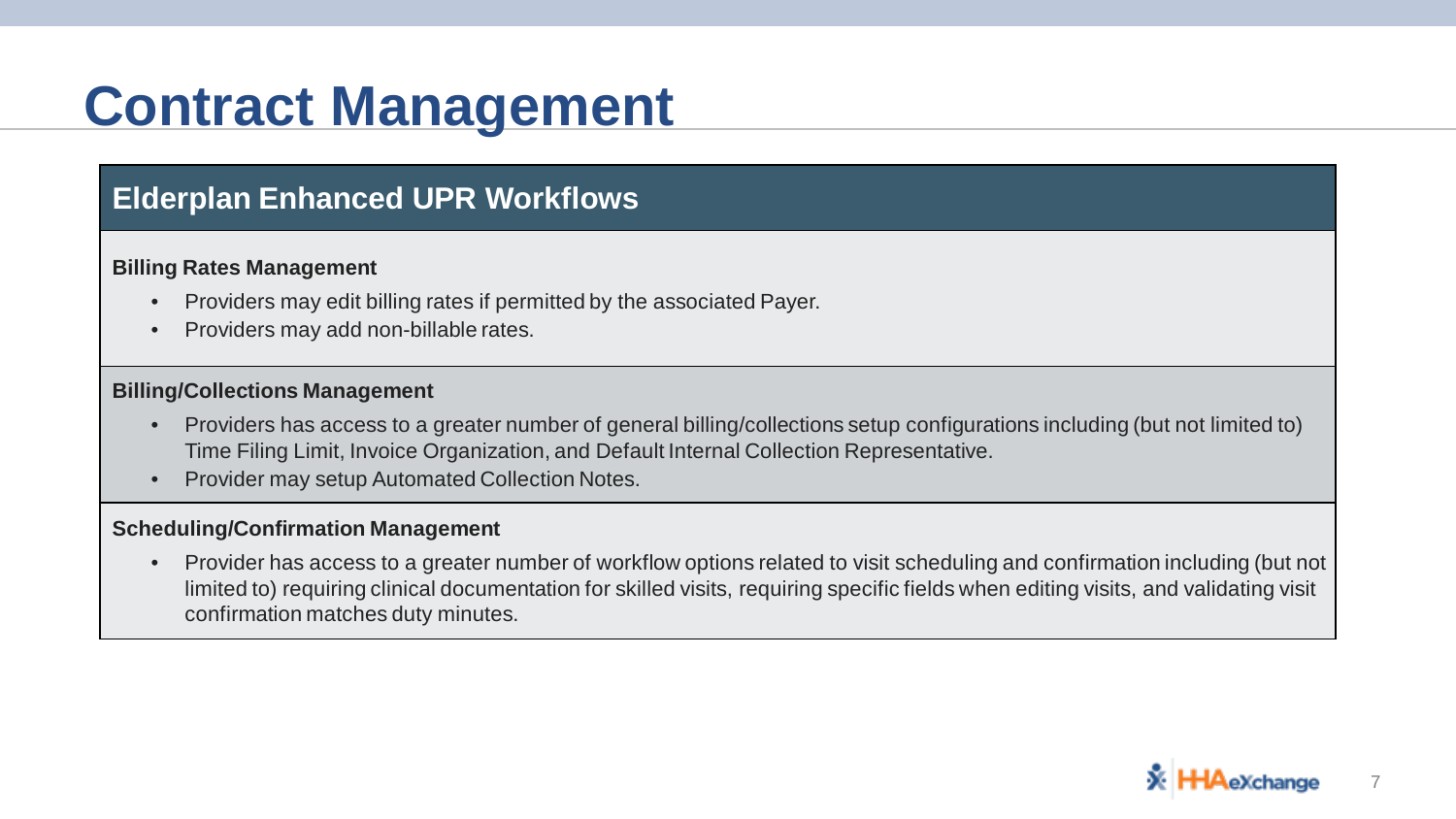# **Scheduling**

### **Elderplan Enhanced UPR Workflows**

#### **Visit Creation**

- Contract Selection
- Copy/Paste & Copy and Create

#### **Visit Management**

- TT/OT
- Missed Visit Reason
- Travel Time Request
- Adjusted Hours
- Banked Hours
- Secondary Contracts

**Visit Rates**

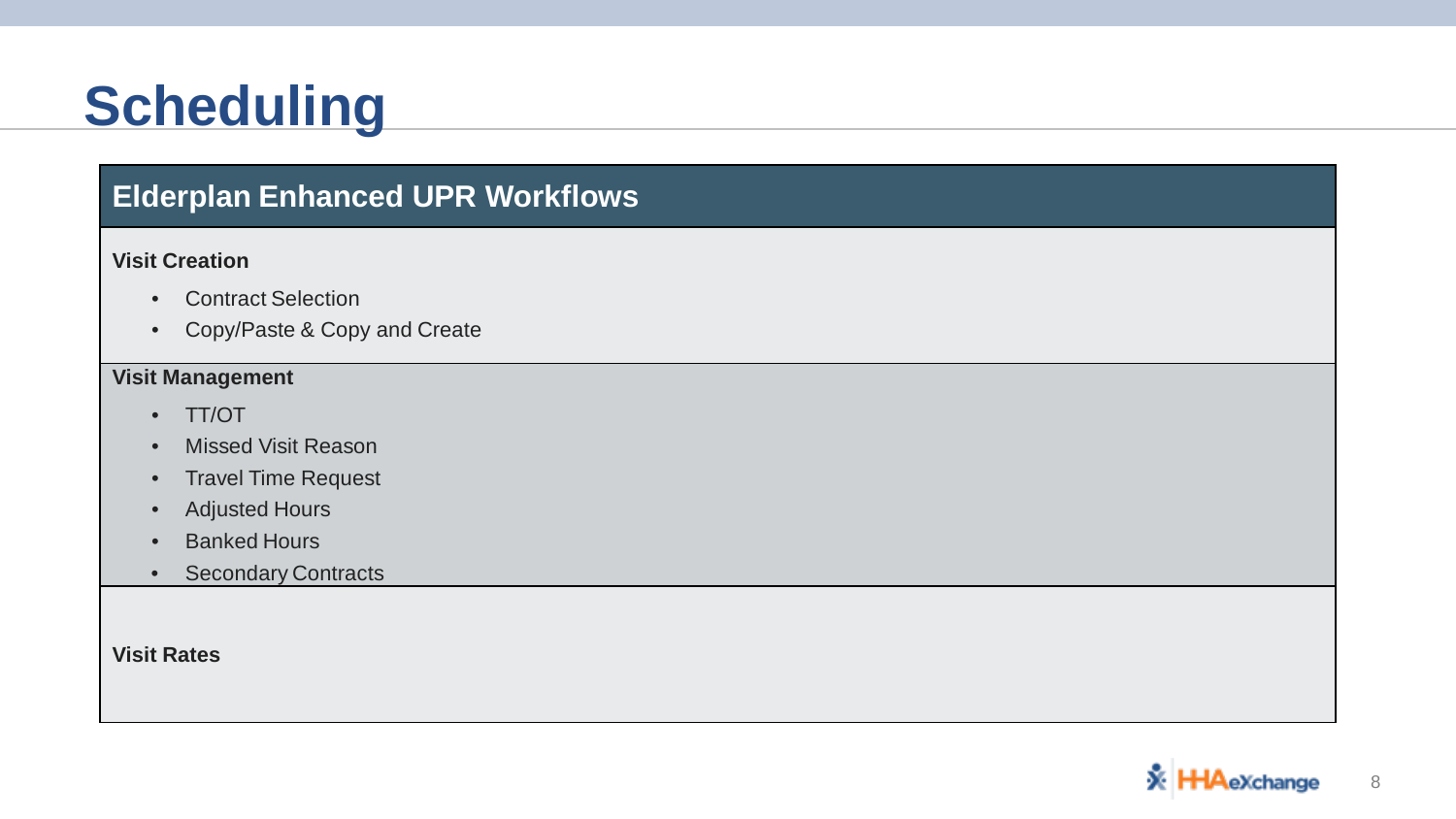### **Patient Profile**

**Elderplan Enhanced UPR Workflows**

**Patient Rates**

**POC Management**

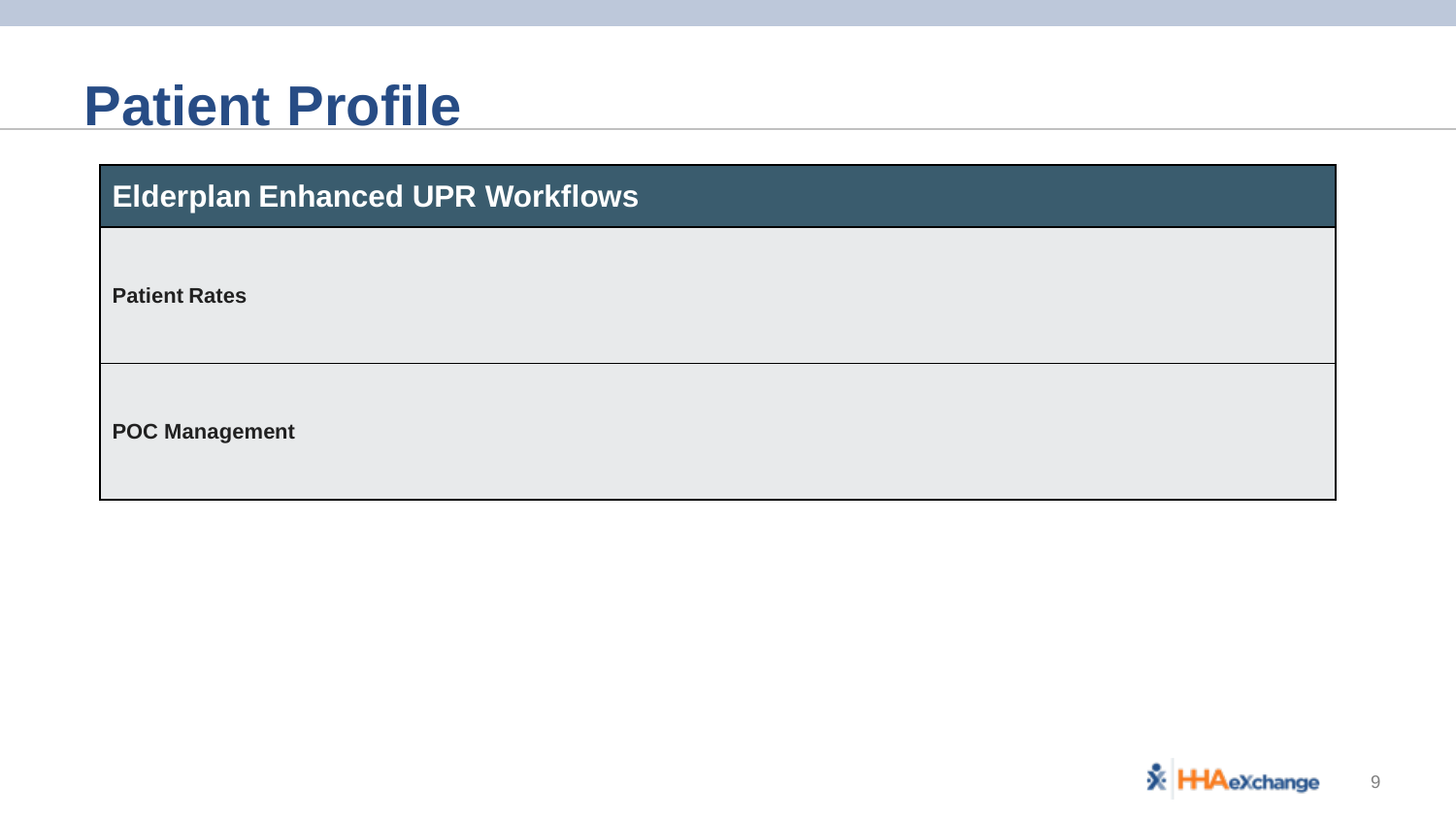## **Invoicing/Exporting**

### **Elderplan Enhanced UPR Workflows**

#### **Invoicing Visits**

• Follows Internal Billing workflow

#### **"Save and Send" vs "Save and Export"**

• Claim does not send at the end of the day

#### **Managing Exported Claims**

- Check Export Process
- Review Claim Batch to ensure all Invoices are Exported

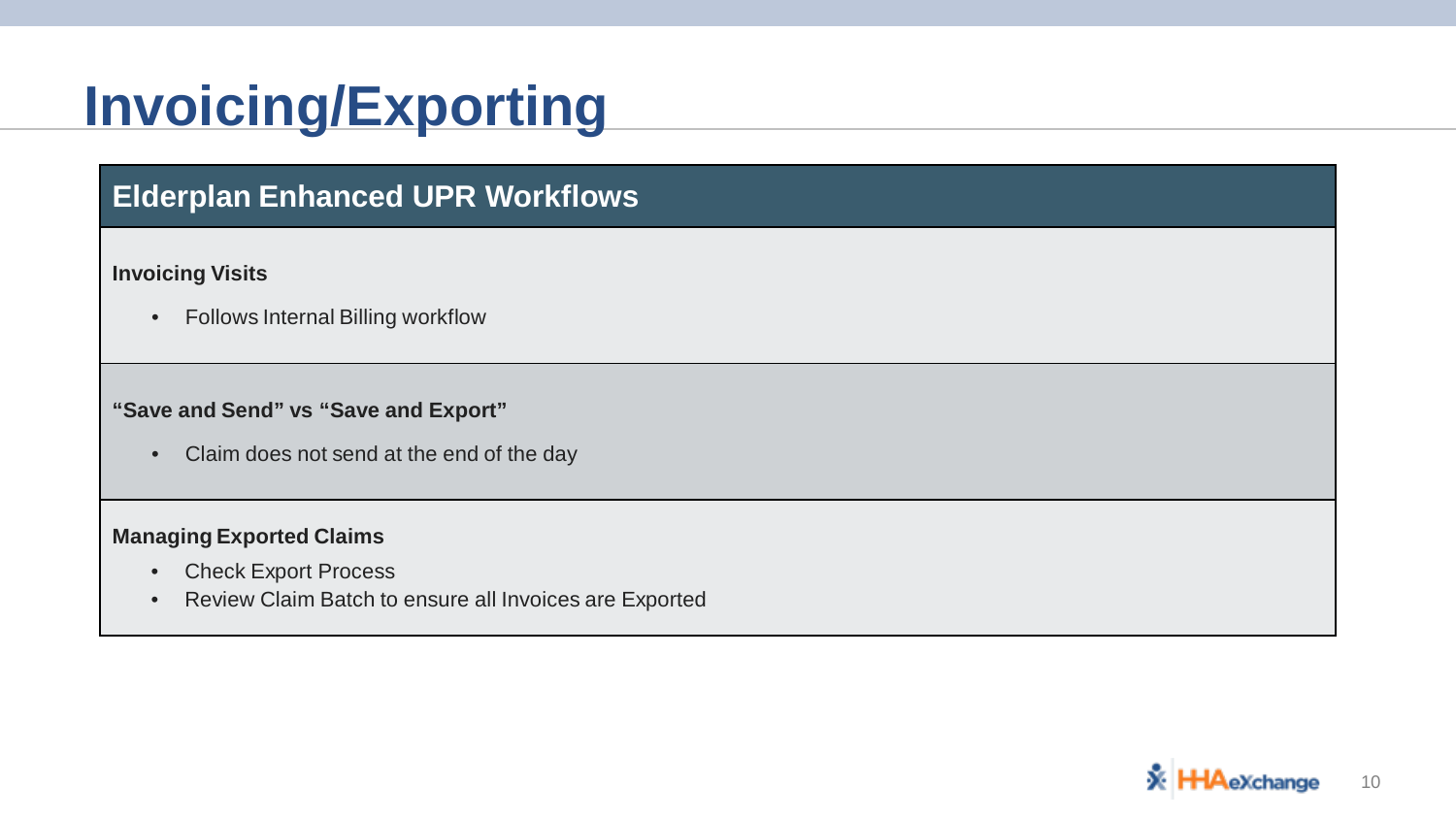## **Re-Billing**

### **Elderplan Enhanced UPR Workflows**

#### **Re-Billing**

- 3rd Party
- Billing Adj. Hours
- TT Hours (Adjustments/Voids)
- Mandatory TRN

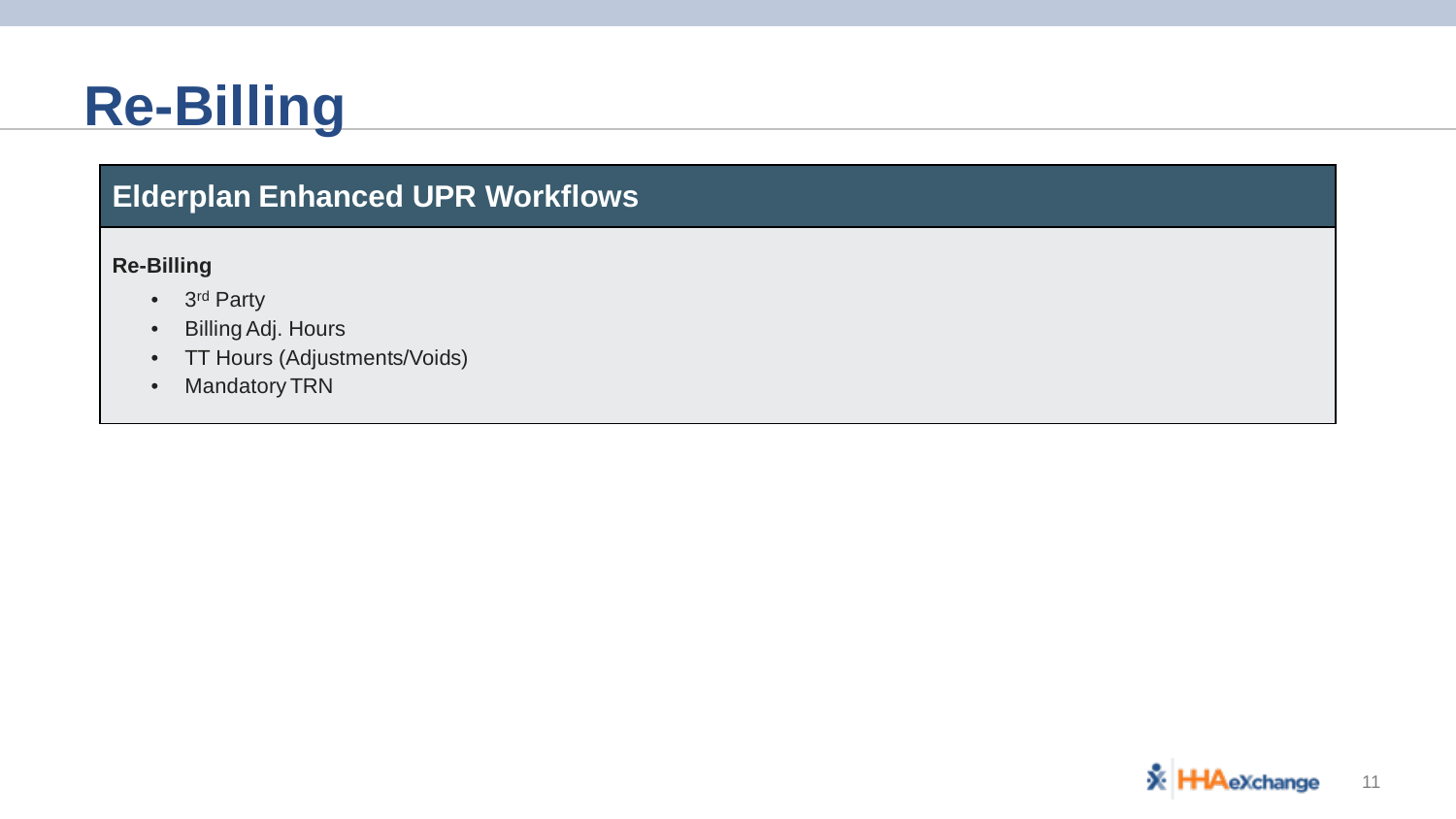### **Elderplan Go Live Decision**

- Elderplan reviewed provider's feedback after the information sessions
	- Providers are requesting they need more onboarding time to be ready for the linked environment
- Elderplan has decided to give more time to their provider community
- The Go Live date will be moved to November 8th Final confirmation on Go Live date will be sent by Elderplan communication team-Please make sure to look out for that communication in the next few days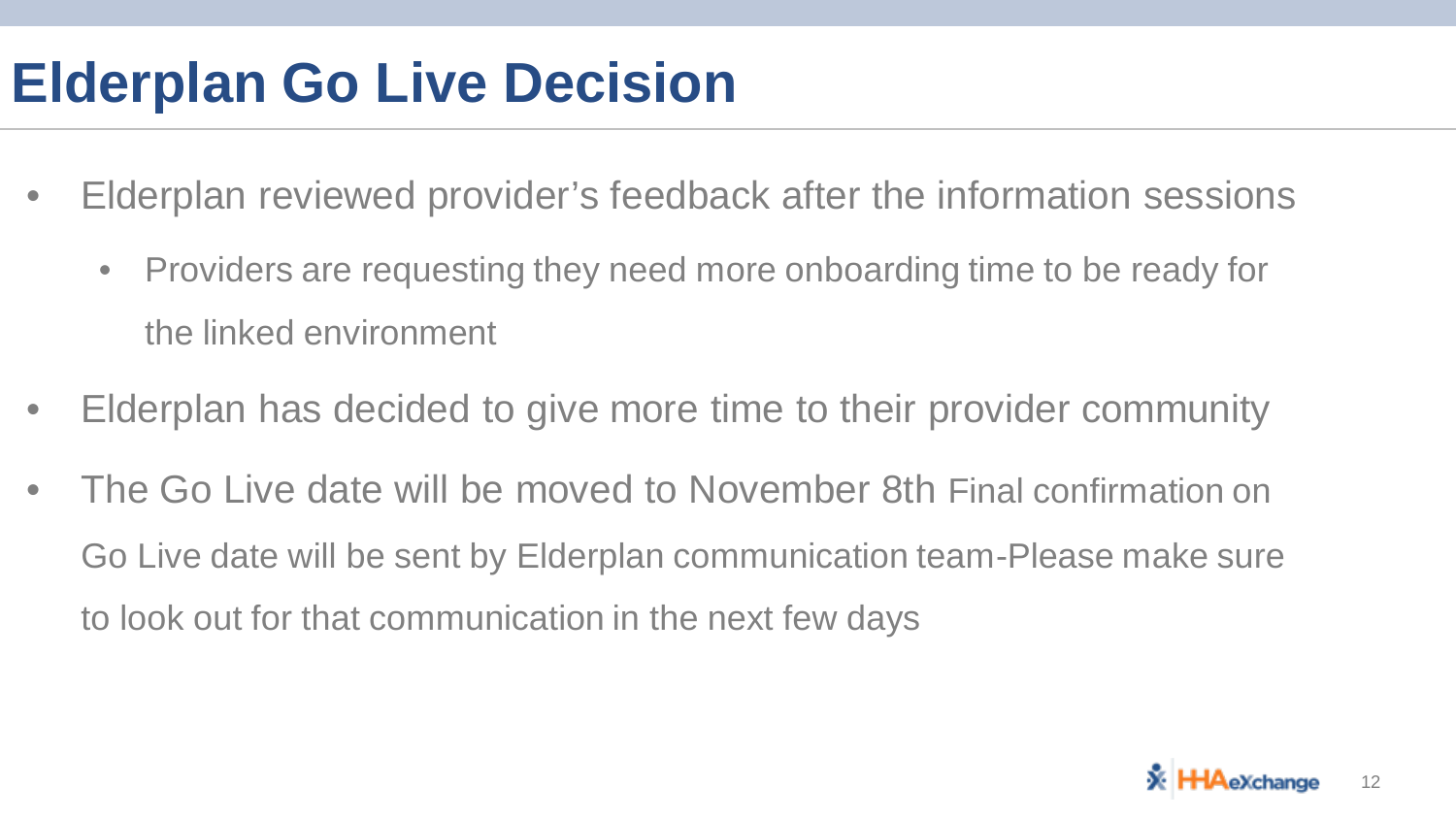## **Go Live Preparedness & Implementation Tasks**

**Member Placement**

- Providers are expected to receive members and authorizations 7 to 10 days before go live
- Members are being sent as confirmed (Active status) unless the provider has multiple offices, in which case it will be sent as pending
- If the placement is sent as pending, please accept the placements as soon as possible and no later than 4 days before go live
- HHAeXchange will automatically discharged your internal members 1 day before go live
	- HHAeXchange will also migrate master weeks, plan of care and orders to the new link member profile
- Providers will have the ability to start the merging process on the day of go live

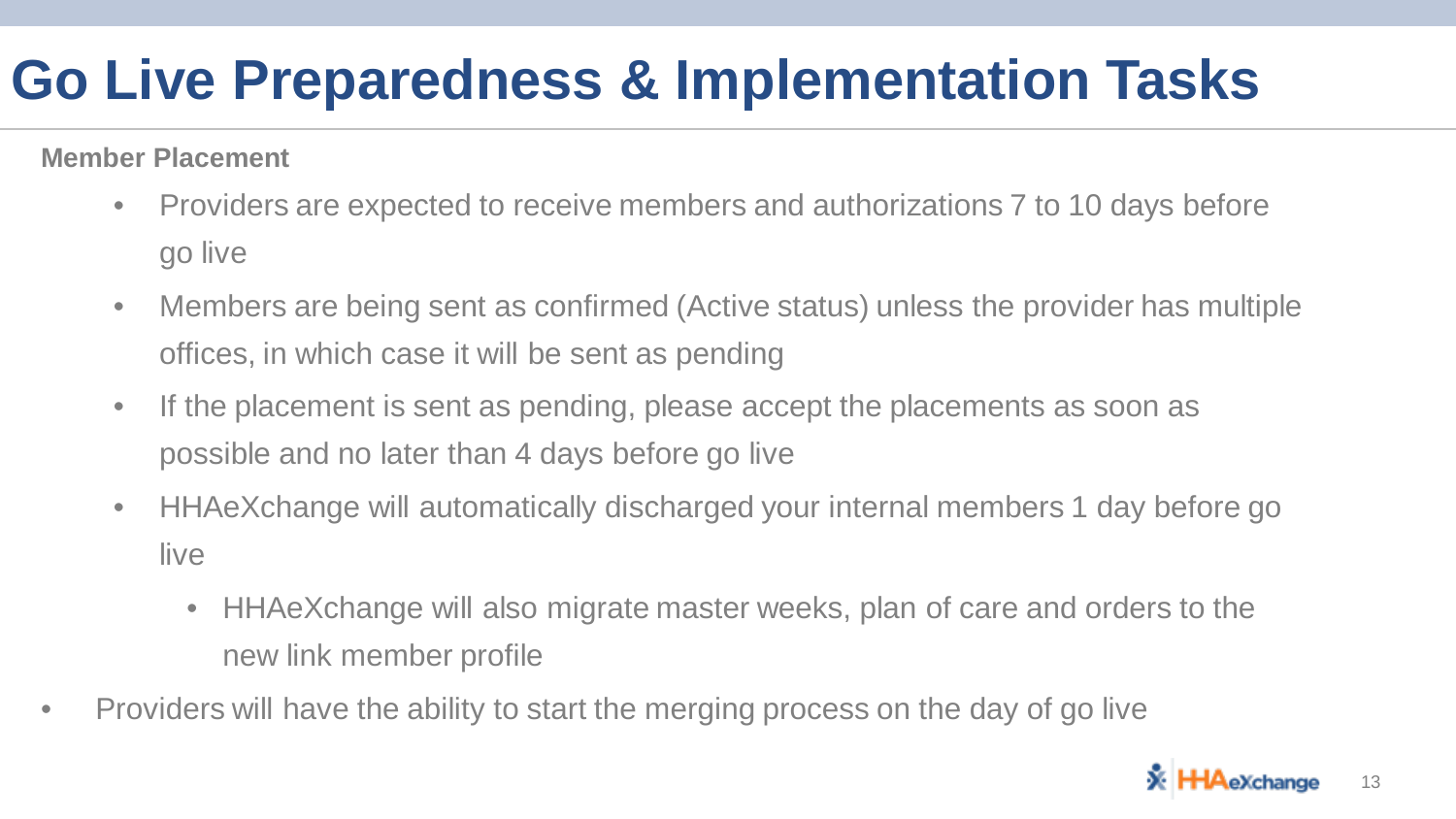## **Go Live Preparedness & Implementation Tasks**

- Data Verification:
	- Providers will be responsible to verify data is accurate
	- This includes:
		- Member Data
		- Authorization's

For questions & concerns regarding the data in the system, please communicate with Elderplan via the HHAeXchange communication module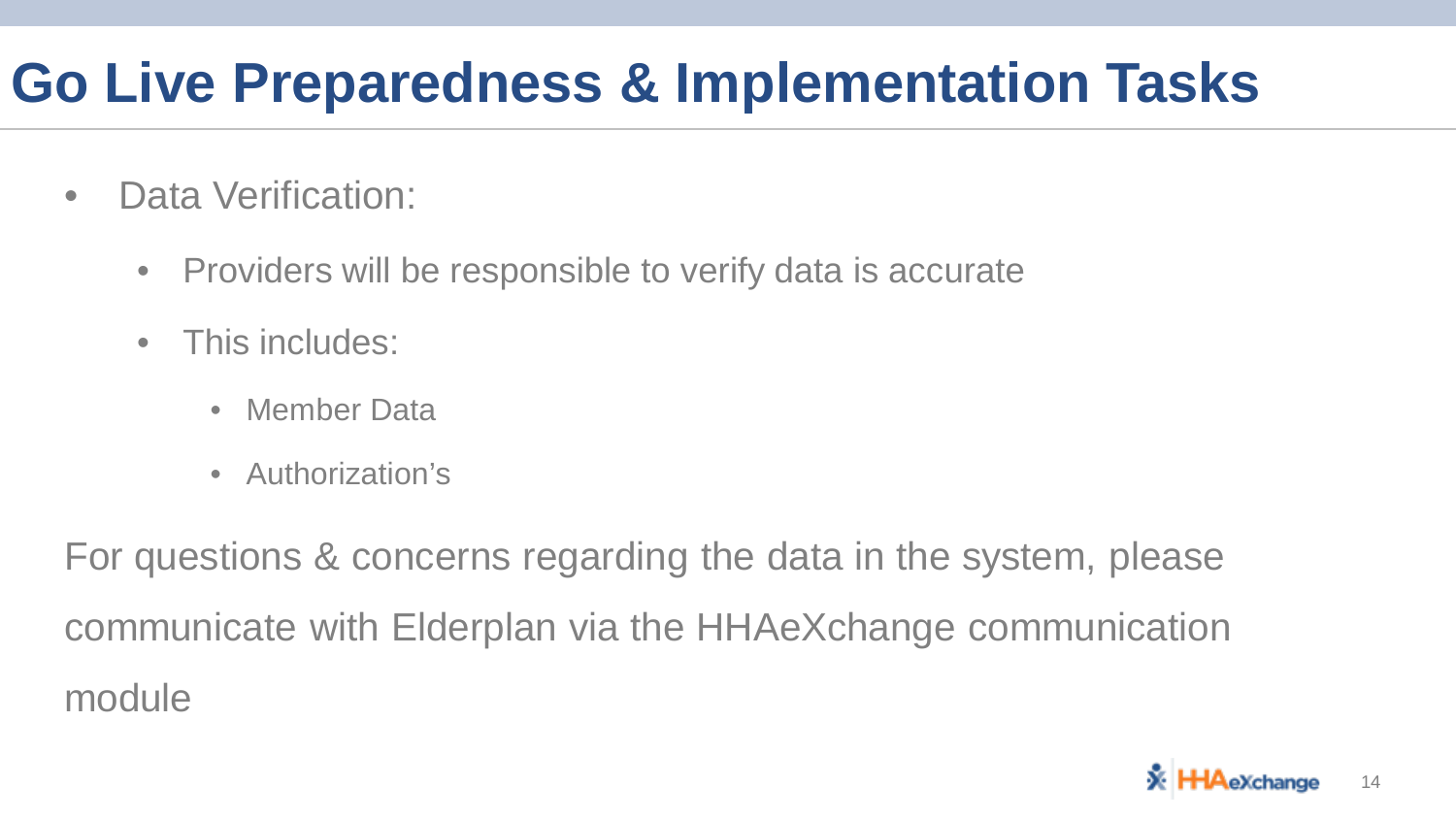## **Elderplan Member's Profile Updates Policy**

- Even though providers can change linked profile demographics in the new enhanced workflow, Elderplan's policy is to allow providers to only change address 2 & 3, and phone 2 & 3 of the member profile section
	- Per Elderplan's policy providers should not change the primary billing address and phone number. Changing primary billing address will cause claims to deny
	- If providers updates any of these fields, a communication note should be submitted advising Elderplan on the updates